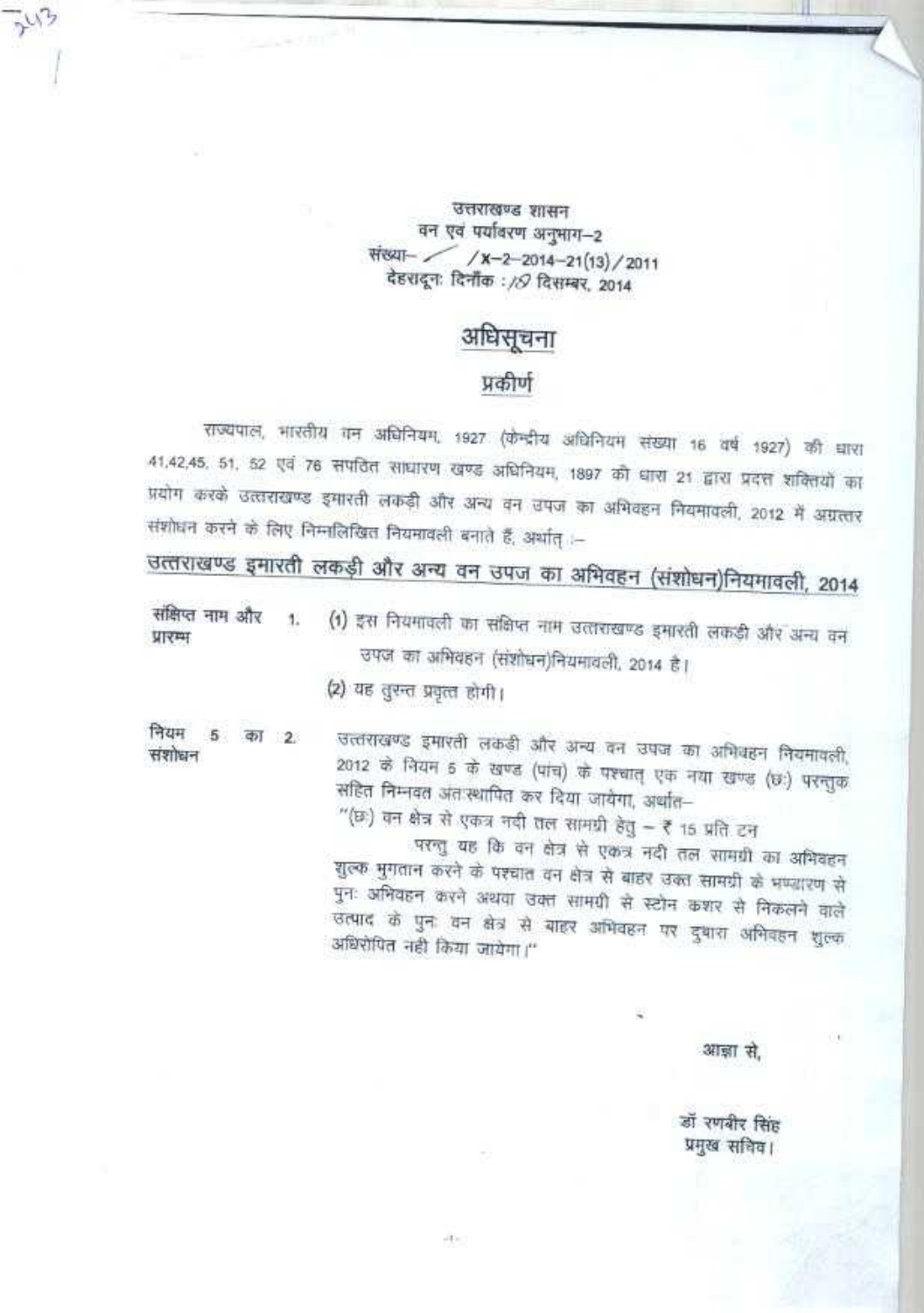**In pursuance** of the provisions of clause (3) of Article 348 **of "the Constitution of India",** cation Governor is pleased to order the publication of the following English translation of notification<br>no/25.7/ x-2-2014-21(13)/2011 Dated */ 12: / 2: 2014* for general information.

#### **Government of Uttarakhand Forest and Environment Section-2** S'o<sup>3</sup>957/ **<sup>X</sup> -2-2014-21** (13)/2011 **Dehradun** : **Dated** :3**9 December, 2014**

### **Notification**

#### **Miscellaneous**

In exercise of the powers conferred by section 41, 42, 45. 51. 52 and 76 **of the Indian**  $\frac{1}{2}$  Forest Act, 1927 (Act No. 16 of 1927) read with section 21 of the General Clauses Act, 1897, the  $\frac{1}{2}$ Governor is **pleased further** Governor is pleased further to amend the Uttarakhand Transit of Timber and Other Forest Produce Rules, 2012 as follows; namely :-

# THE UTTARAKHAND TRANSIT OF TIMBER AND OTHER FOREST PRODUCE **(AMENDMENT) RULES, 2014**

| <b>Short Title</b><br>and | 1. (1) These rules may be called the Uttarakhand Transit of Timber and                                                                                                                                                                                                                                                                                               |
|---------------------------|----------------------------------------------------------------------------------------------------------------------------------------------------------------------------------------------------------------------------------------------------------------------------------------------------------------------------------------------------------------------|
| Commencement              | Other Forest Produce (Amendment) Rules, 2014.                                                                                                                                                                                                                                                                                                                        |
|                           | (2) It shall come into force at once.                                                                                                                                                                                                                                                                                                                                |
| Amendment<br>or rule 5    | 2. After clause (v) of rule 5 of the Uttarakhand Transit of Timber and Other<br>Forest Produce Rules, 2012, a new clause (vi) with proviso shall be<br>inserted as follows, namely:-                                                                                                                                                                                 |
|                           | "(vi) River bed material collected from forest areas- $\bar{x}$ 15/ton<br>Provided that after payment of transit fee of river bed material<br>from forest areas, no further transit fee shall be imposed on transit, of<br>river bed material from stocks outside forest areas or products of stone<br>crushers from such river bed material, outside forest areas " |

**Re Order,**

**Dr. Ran hir Singh Principal Secretory.**

 $-14$